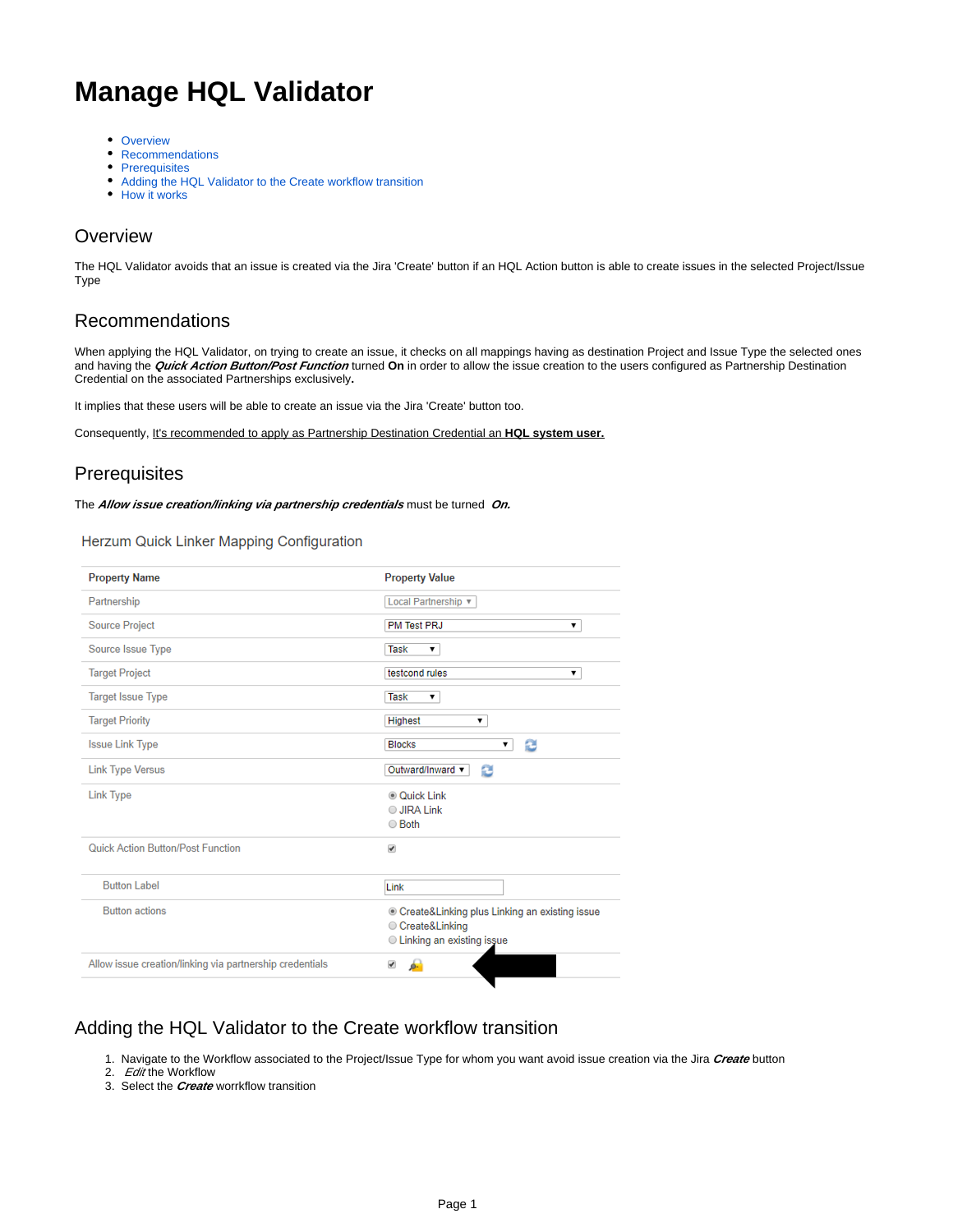

#### 4. Click Add Validator

| <b>Transition: Create</b> |                                                                                                            |        |
|---------------------------|------------------------------------------------------------------------------------------------------------|--------|
|                           |                                                                                                            | Create |
|                           | This is the initial transition in the workflow.<br>Screen: None - initial transition does not have a view. |        |
| Validators 0              | Post Functions 3                                                                                           |        |
|                           | No input parameters checks will be done before this transition is executed.                                |        |
| Add validator             |                                                                                                            |        |

### 5. Select the **Issue Creation Validator (HQL)** and **Add** it

| Add Validator To Transition           |                                                                                                                                           |
|---------------------------------------|-------------------------------------------------------------------------------------------------------------------------------------------|
| Name                                  | <b>Description</b>                                                                                                                        |
| <b>Issue Creation Validator (HQL)</b> | Block the creation of an issue via the JIRA Create button if an HQL Mapping exists having as target Project/Issue Type the selected ones. |
| Permission Validator                  | Validates that the user has a permission.                                                                                                 |
| <b>User Permission Validator</b>      | Validates that the user has a permission, where the OSWorkflow variable holding the username is configurable. Obsolete.                   |
|                                       |                                                                                                                                           |

Add Cancel

 $\odot$ 

6. Publish the draft workflow

| You are editing a draft workflow.                                                                                                                            | <b>Publish Draft</b> | <b>Discard Draft</b> | View original |
|--------------------------------------------------------------------------------------------------------------------------------------------------------------|----------------------|----------------------|---------------|
| Workflows / PMTPRJ: Project Management Workflow (Draft)<br><b>Transition: Create</b>                                                                         |                      |                      |               |
|                                                                                                                                                              |                      |                      |               |
| This is the <b>initial</b> transition in the workflow.<br><b>Screen:</b> None - initial transition does not have a view.<br>Validators 1<br>Post Functions 3 |                      |                      |               |
| The transition requires the following criteria to be valid                                                                                                   |                      |                      |               |
| There is no HQL Mapping having as target Project/Issue Type the selected ones.                                                                               |                      |                      |               |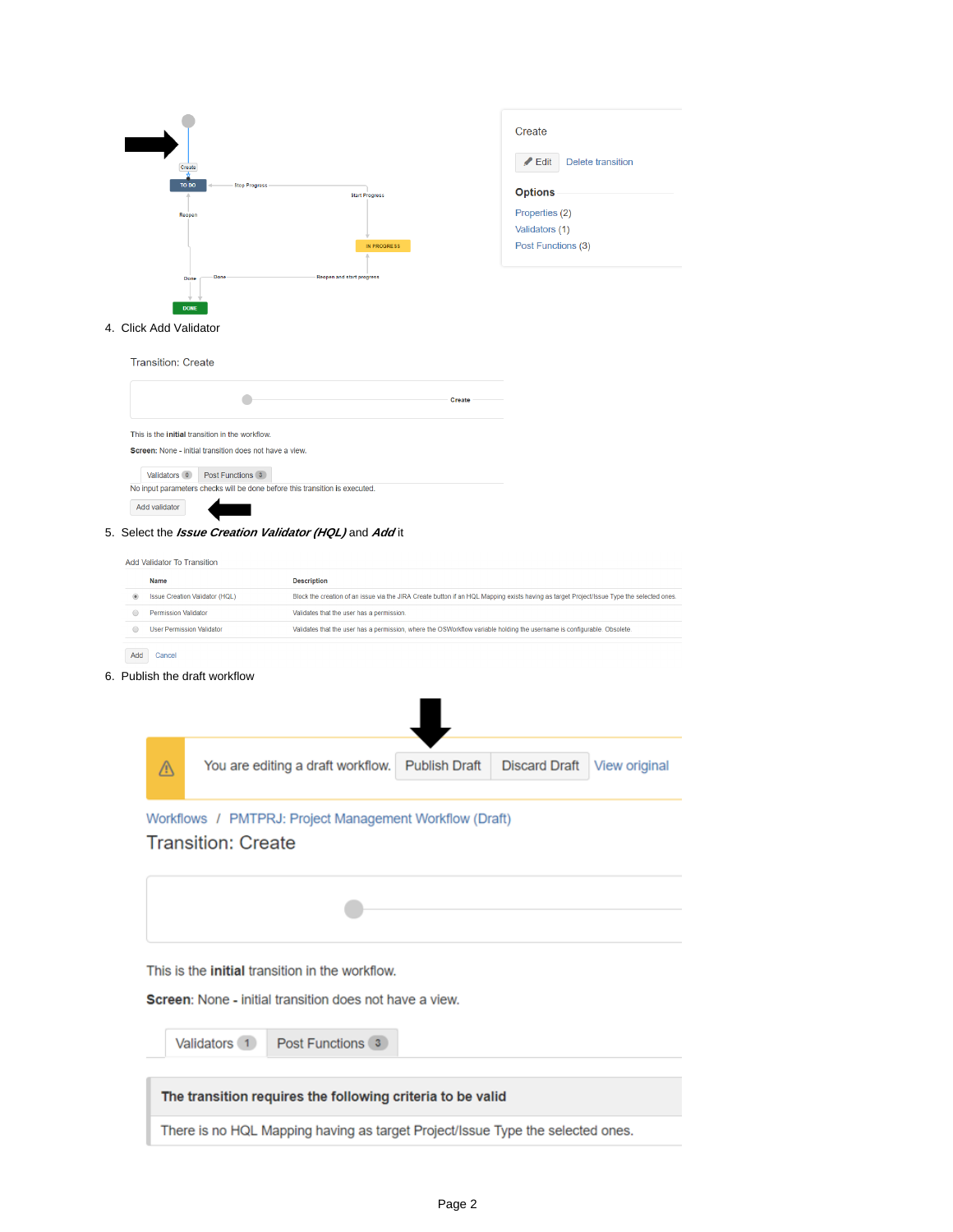The HQL Validator has not effect on any Workflow transition other then the **Create** transion.G)

## <span id="page-2-0"></span>How it works

#### Consider the following Approval Mapping **Source Project Destination Project Destination Issue Type** Partnership Source Issue Type **Button Label D** Local Partnership PM Test PRJ Task Process management Task Create Issue having the **Allow issue creation/linking via partnership credentials** turned **ON** Allow issue creation/linking via partnership credentials ✔ ģ. and associated to the following Partnership Herzum Quick Linker Partnership Configuration **Property Name Property Value** Name Local Partnership Source URL https://test.herzum.com/jira730staging Source Username admin Source Password ..................... **Destination Url** https://test.herzum.com/jira730staging  $\widehat{\mathbf{r}}$ **Destination Username HQLsuperuser Destination Password** .......... Partnership Icon Save Cancel

The HQL Validator has been added on the Create transition of the workflow associated to the Destination Project and Issue Type.

Consider that user has privileges to create issue in the destination Project 'Process Management'.

| <b>Create Issues</b>      | <b>Application access</b> |
|---------------------------|---------------------------|
| Ability to create issues. | • Any logged in user      |
|                           |                           |

Login as an user that is not the user applied as Partnership destination credential.

Click the Jira Create button the Destination Project and Issue Type applied on the Approval Mapping.